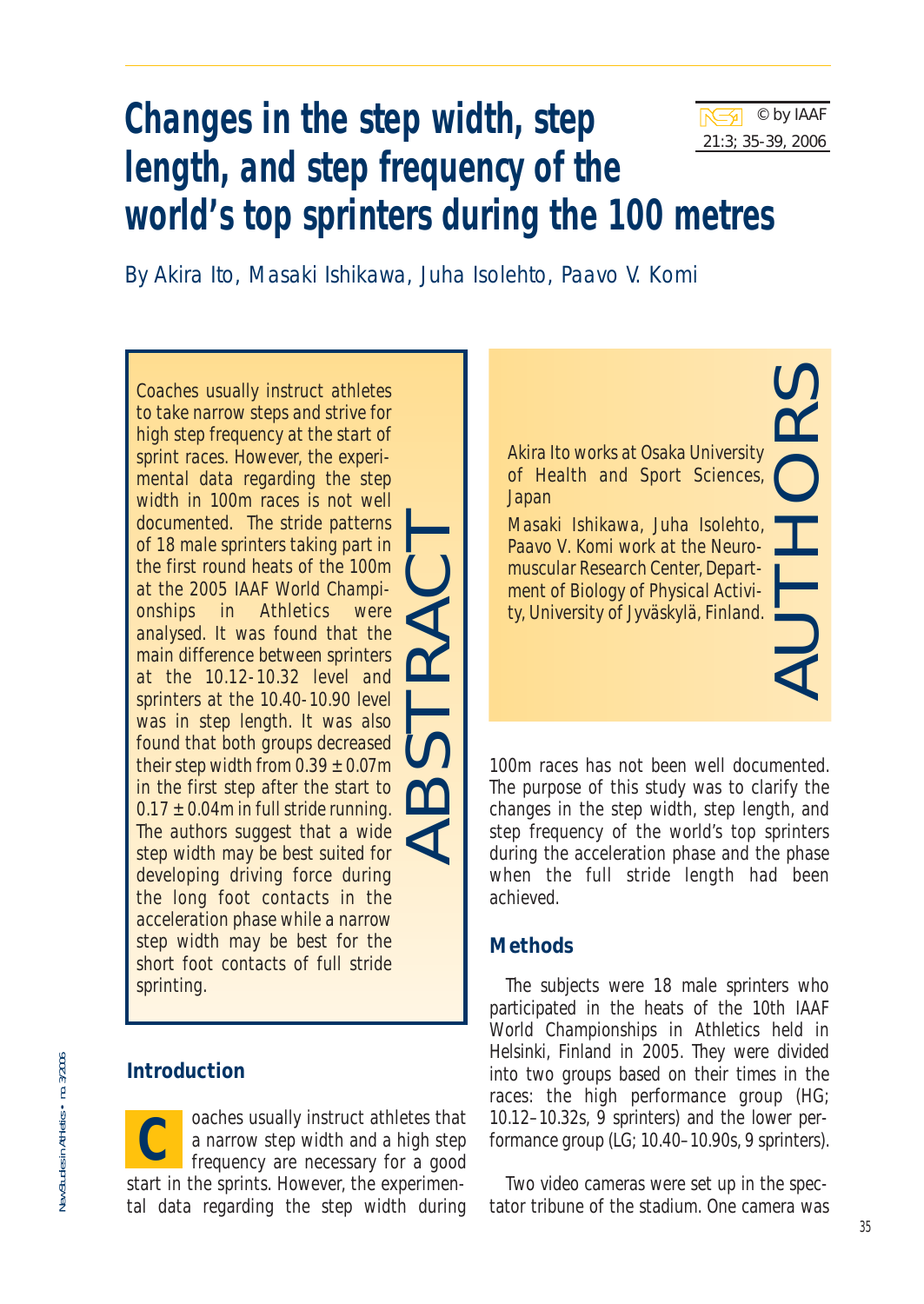placed so that it recorded the foot contacts with the track surface covering the initial acceleration phase of 0 to 30m. The second camera was set to cover the middle phase of the race so that it gave the measures of the longest step length achieved in the race. It was assumed that its location at the 60m point of the race would give the camera the optical range from 40 to 80m necessary to provide this information. The Two-dimensional Direct Linear Transformation method was applied to the x-y coordinates of the runners' toe during each visible foot contact period. Consequently, the analysis provided accurate measures of the step length, step frequency and step width (Figure 1). These values were then used to compare the two groups of the sprinters.

#### **Results and Discussion**

As expected, the step length increased gradually during the early part of the acceleration phase (Figure 2). The patterns of the increase were similar in both groups. However, the better group (HG) had a longer step length during this acceleration phase. The same was true for the full stride length, which was, on the average,  $0.12 \pm 0.03$ m, longer (p<0.003) in the HG compared to the LG.

The step frequency was maintained at almost the same level  $(4.56 \pm 0.16 \text{ steps/s})$ Figure 3) in the acceleration and full stride phases and no difference was observed between the groups. While the running velocity increased during the acceleration phase,



Figure 1: Measurement method of step width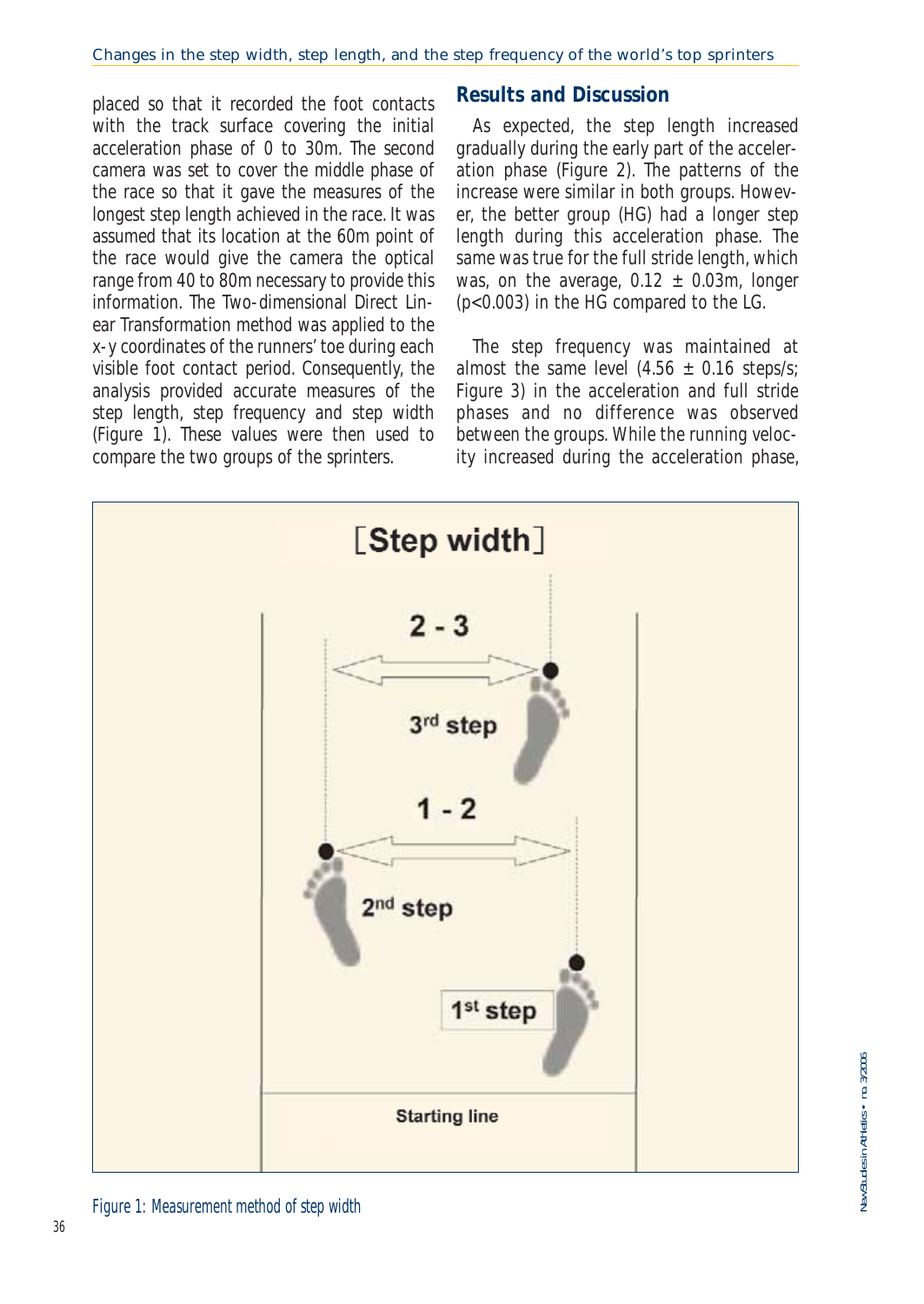





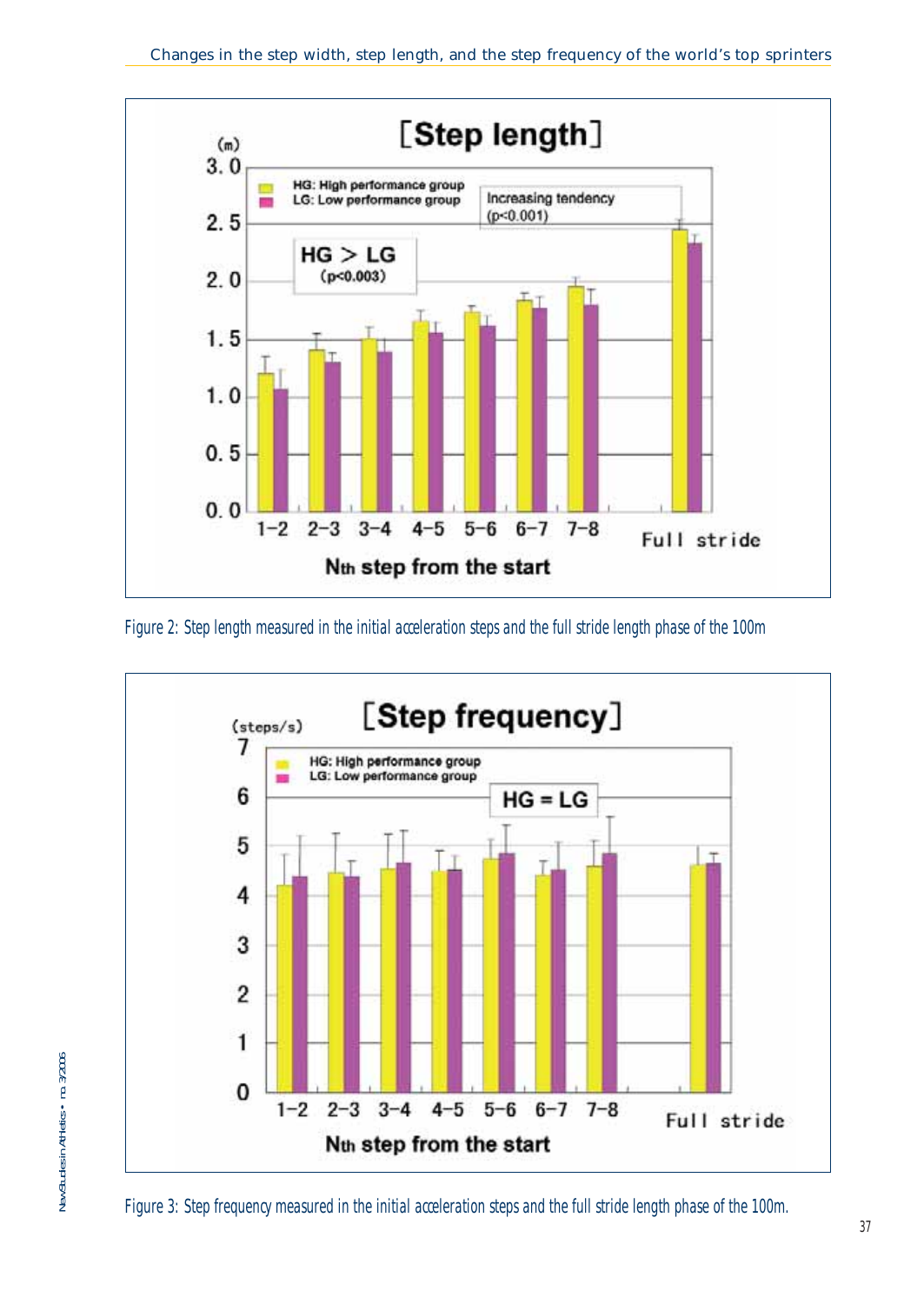

Figure 4: Running velocity measured in the initial acceleration steps and the full stride length phase of the 100m.



Figure 5: Step widths measured in the initial acceleration steps and the full stride length phase of the 100m.